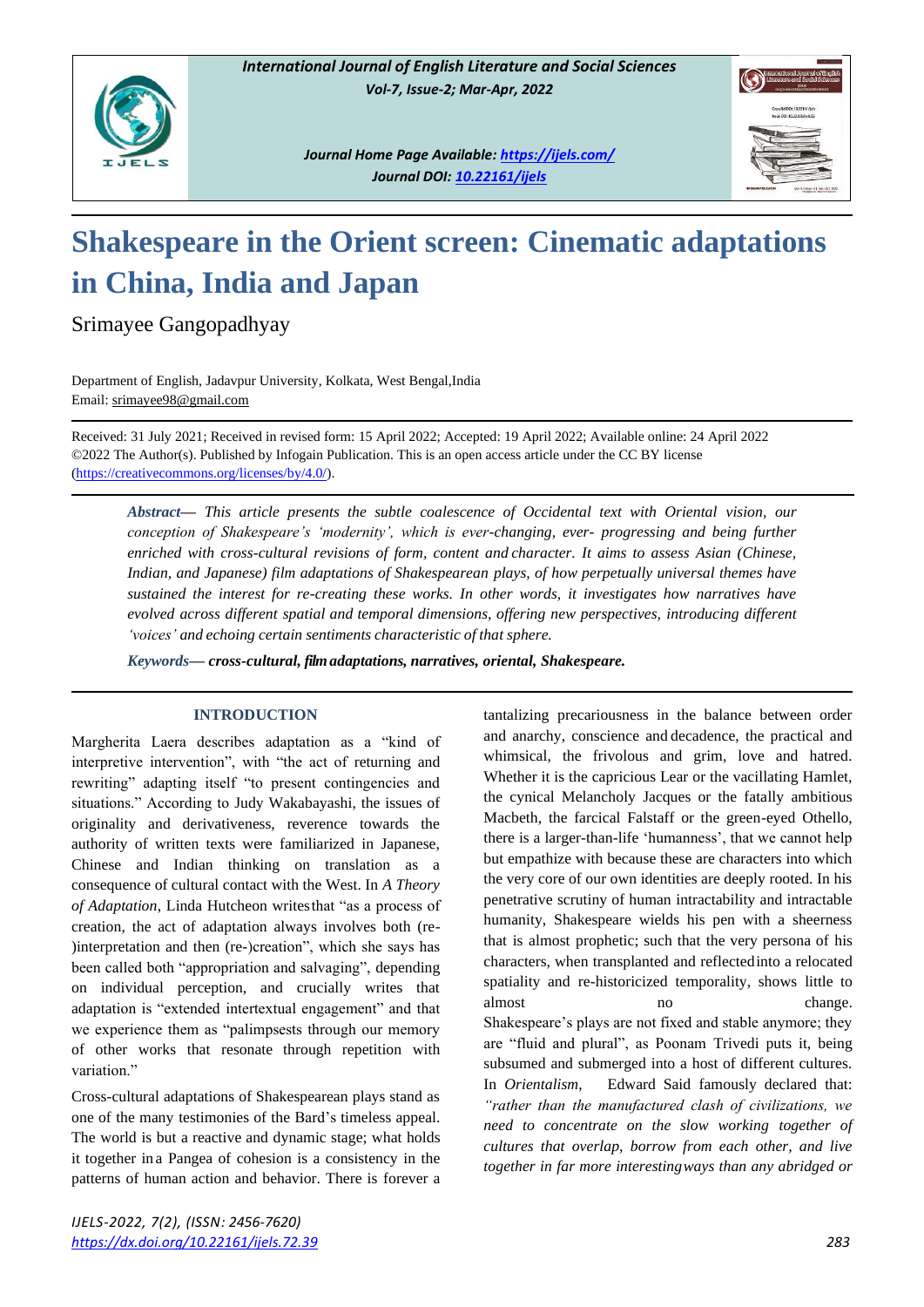#### *inauthentic mode of understanding can allow."*

The history of theatre adaptations of Shakespeare in Asia goes a long way- whether it is the "Xiqu" Opera in mainland China or Singapore, the *Noh* in Japan, or integration of Indian folk elements into the Shakespearean vein. Wole Soyinka famously pointed out the relevance of Shakespeare while pillorying those among the Arabs who would appropriate Shakespeare by claiming that he was literally an Arab called "Shaikh Zubeir"(or variants thereof).

#### **CHINA: (THE TWO HAMLETS)**

*The Banquet* (2006) embraces a highly stylized, sumptuous milieu where the story of Hamlet gets reintroduced in new allegories and re-historicized within a wuxia world. It progresses in rhythmic slow-motion that is almost anticipating of the impending death and destruction. The drama works an initial illusion of loosening the intrigues and intricacies, and in the process, getting further ensnared in a new mesh of knots that ultimately smothers the life out of all the characters. Wu Luan's (Prince Hamlet) feverish fretting, intense introspection and ear-splitting ruminations about duty, honor, resistance and survival are realistically rendered in the strife- ridden 10<sup>th</sup> century China, towards the end of the Tang dynasty. Life is fickle and vulnerable, ambition thicker than blood and things are liable to get bloody if one lacks insight and intuition. Molly Hand elucidates how the film is "sometimes poetic but sometimes tries too hard in its attempts at poeticism…The ghost is not a troubling figure in any theological or metaphysical sense. In addition, Horatio is absent, as are Rosencrantz and Guildenstern. With no friends to talk to, Wu Luan reveals little in dialogue and he does not soliloquize." It also circumvents the Oedipal-incestuous dynamic, Hamlet's misogynistic treatment of Ophelia, the ghost of Hamlet's father by replacing family ties and slackening tensions.

Hamlet wore his madness like a 'mask', as an act of escape rather than rebellion. In *The Banquet*, Wu Luan dons a literal mask, whereby the difference between the shadow and ego is made conspicuous. Director Feng Xiaogang reverts Hamlet's philosophical broodings by situating him away from the court, not in a university, but an outdoor theatre where he divulges himself into the thespian world. Nevertheless, Wu Luan, like Hamlet, is weary, unobtrusive, retiring and passive like a recluse with a refined mind. Such characterization foresees his subsequent disillusionment and fatalistic farcicality, as Foucault propounded: "…madness fascinates because it is knowledge…all these absurd figures are in reality elements of a difficult, hermetic, esoteric learning."

The aesthetic atmosphere soon descends into a scenario of bloodbath with two groups of assassins, one sent by Emperor Li (Claudius) to kill and the other by Empress Wan (Gertrude) to shield Prince Wu Luan. Ben Logan points out that the masked theatre has a long tradition of concomitance in Chinese culture, as Shaolin martial artists were also opera performers. The mask operates as metaphor, costume, concealment and cultural object. J. E. Cirlot in *A Dictionary of Symbols* (1958) propounds: *"All transformations are invested with something at once of profound mystery and of the shameful, since anything that is so modified as to become 'something else' while still remaining the thing that it was, must inevitably be productive of ambiguity and equivocation. Therefore, metamorphoses must be hidden from view—and hence the need for the mask. Secrecy tends towardstransfiguration: it helps what-one-is to become what-one-would-like-to-be…"*

Wu Luan explains how the mask "transports an actor to the highest state of his art. Without a mask, happiness, anger, sorrow and joy are simply written on his face. But with a mask, a great artist can convey to the audience the most complex and hidden emotions." Wan reasons differently saying, "Your sorrow, anger, bitterness and uncertainty are there for all to see ... You think hiding behind a mask can elevate your art. The highest level is to use your own face and turn it into a mask." The imitation is complete only then. If the mask is equivalent to the passiveprotection of a chrysalis, the sword is an open defense against physical destruction and psychicdecision of safeguarding the spirit.

Oscar Wilde wrote: "…there is no such thing as Shakespeare's Hamlet. If Hamlet has something of the definiteness of a work of art, he also has all the obscurity that belongs to life. There are asmany Hamlets as there are melancholies." In *Prince of the Himalayas* (2006), Prince Lhamoklodam, the Tibetan Hamlet, plunges into the pitfall of death, if not as "passion's slave", but as a man who yearns to free his soul from the piercing pangs of betrayal. He resists action, but at the same time, is unable to rise above the ascendency of emotions that upsets the equilibrium of his being.

Hui Wu observes, "While Feng Xiaogang identifies China with ancient civilization, Hu Xuehua identifies Tibet with glorious nature." A sacred harmony persists in the snowclad mountainsand crystalline lakes, but also its traditional rituals such as like sky, fire and water burials.

However, the microcosm of interpersonal relationships exhibits a more tempestuous clime,coupled with misplaced identities and a fatal error of judgement (hamartia) stemming from innocuous ignorance (with the Himalayan Hamlet becoming a picture-perfect emblem of Aristotle's tragic hero). As psychological treatises, *The Banquet* is an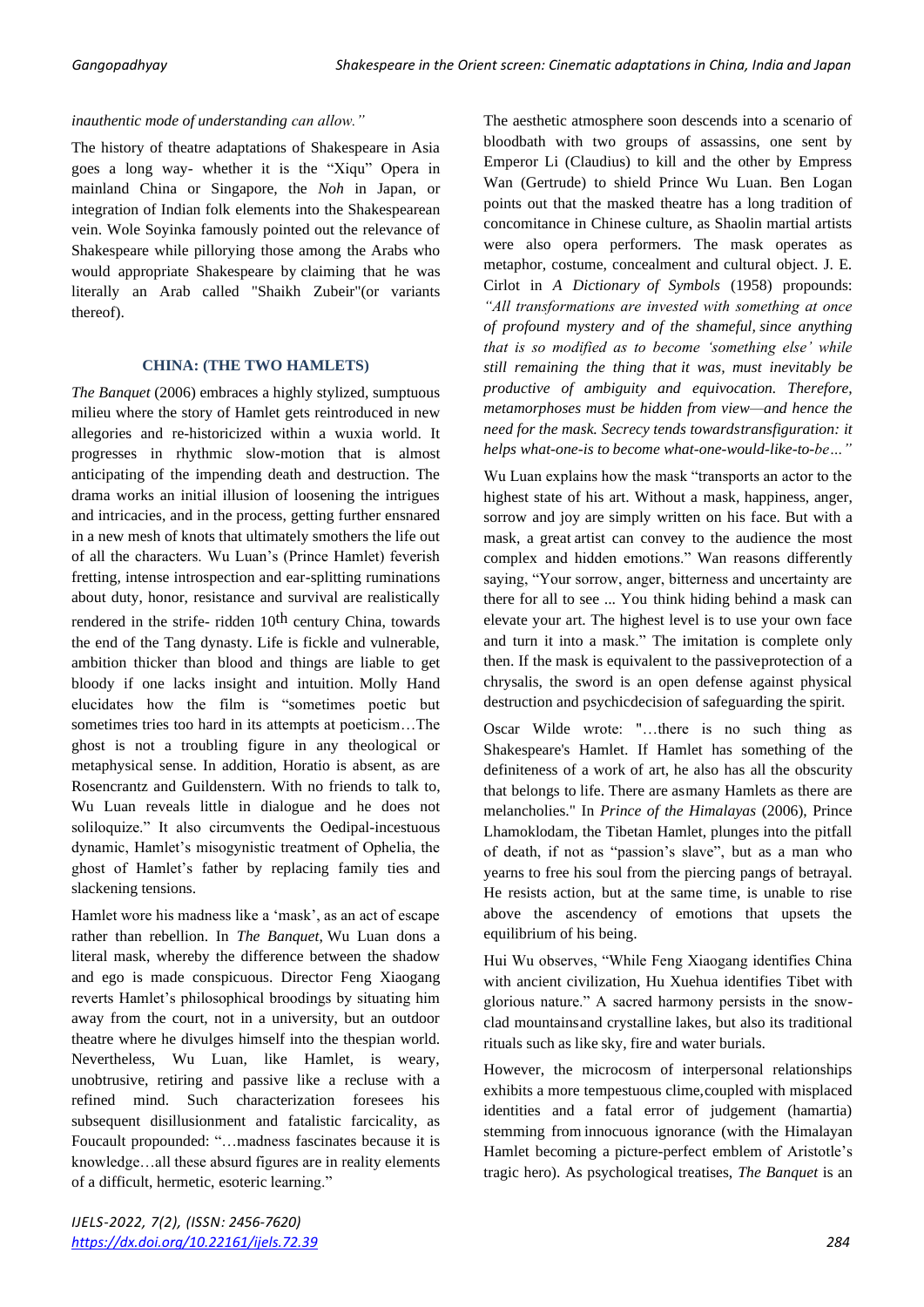edition of Kydian anarchism while *Prince of the Himalayas* is a sermon that culminates in a Buddhist vision of loveand philosophy. However, the latter's tragic refrain doesn't end with death; instead it is revived with the birth of Lhamoklodam's son, insinuating that the cycle of samsara has not been broken.

### **INDIA: (MACBETH, OTHELLO, HAMLET)**

Julie Sanders claims, *"…adaptation and appropriation are fundamental to the practice, and indeed, to the enjoyment, of literature."* The Bard's presence and appropriation in India has come a long way, especially in local theatre, with its ever-relevant themes of forbidden love, conflicts of kingship, and religious conflict.

Vishal Bharadwaj's version of Shakespeare is recoded, contemporized, commercialized and indigenized as political statements to be read in light of current events. Relocated in the underworld domains and disputed diaspora, Bharadwaj intended to shake his audience out of complacency with all the grime and grisliness he could percolate into his films, in a tone tactfully adjusted between realism and melodrama. The sense of bitter apocalyptic endings is a break from the relatively elegiac, allegorical antiquity of the other films; it is a realm where lawlessness is the norm, and corruption is all-conquering.

The first of his trilogy *Maqbool* (2003) draws upon the tale of *Macbeth*, manifesting the same level of murkiness, with its people thriving upon superstitions, depravity and a conscious, deliberate Machiavellianism. Maqbool stood at the center of a collision of ambition and love; his assassination of Abbaji (who was like a father-figure to him) borders on patricide, so that hislove for Nimmi (Lady Macbeth) bears semblance of an oedipal complex.

The image of the three 'Weird Sisters' is reincarnated in the form of two crooked, clairvoyant police officers, Pandit and Purohit. Poonam Trivedi points out the sardonic significance of their names: Purohit (literally, "a family priest) may be defined as "a sanctioned practitioner of religion with immense power wielding capacity in society" while Pandit (a scholar specialised in Sanskrit and Hindu philosophy) is "a producer of knowledge: one who is entrusted with the taskof rationalising" thereby reinforcing their status and clout. Together they forebode ill-omens checking the 'kundal', a horoscope grid used by Indian astrologers. The film is replete with indigenous signifiers, and showcases the multi-ethnic, many-faced aspects of its people. Blair Orfall observes:*"Like many contemporary film adaptations of Shakespeare, Maqbool uses no Shakespearean language. Instead, regionalized Urdu, which requires a bit of effort from Hindi viewers, marks the characters' Muslim identity and social world. The film*

*is filled with Islamic signifiers, ranging from clothing and eating and fasting practices to a dramatized trip to a darga, or Sufi temple, which includes a religious musical sequence.*

Likewise, in *Omkara* (Othello), the debased jargon, use of expletives and sexist remarks reflectsthe rustic, uneducated subaltern station of his community. The gangs reek of liquor, chauvinism and are liable to erupt in criminal aggression anytime things go out of their control. Here, Langda (Iago), far from being the outsider, is one of Omkara's own; he takes his cue from his delinquent lot, venting his vengeance by carefully playing out his schemes with Dolly (Desdemona) as the pawn. Here, 'caste' (instead of 'race') becomes the determinant of cultural purity and privilege; and the film explores the fluctuating positions of victim and perpetrator, with one group enacting dominance and revenge upon the other. The constant reminders to Omkara's lineage as a half-caste resonate strongly with the prejudices of Indian society at large and sensitize its deeply ingrained fears of miscegenation.

Indian patriarchs are analogous to Shakespeare's fathers in their dominant, conservative nature, and face immense difficulty accepting "their replacement in their daughters' affections and as a result, they abuse their political power over their daughters ...behaving coercively and destructively" (MacEachern, 1988).

By her liaison with the racialized/oppressed 'Other', Desdemona seals her fate, will and being with Othello. In *Omkara*, we see the alienation most conspicuously, as both family and society turn their backs on and repudiate all responsibilities for Dolly, for her decision which was a private domestic matter. Othello/Omkara, like the disdained father, demands absolute control over and unconditional loyalty from Desdemona/Dolly- he prepares to cast her out at even theslightest speck of doubt. Marjorie St. Rose avows:

*"Othello's blackness in no diminishes his power over Desdemona-in an almost perverse it increases it. Desdemona's pariah status leaves her totally unprotected by the patriarchal power of Venice, her father, or her kinsmen. She is therefore totally at the mercy of Othello, to whom she has given absolute power to decide her fate by the rebellious act of marrying him… The pathos of Desdemona's position is that she has simply exchanged one sort of dependence on a man for another."*

In *Haider* (2014), the predicament at the individual level operates as the symbolic mood of the state at large: with controversies, conspiracies and martyrdom looming large, the conflict is both intercommunal and intra-communal. Samik Bandhopadhyay elucidates its "unexpected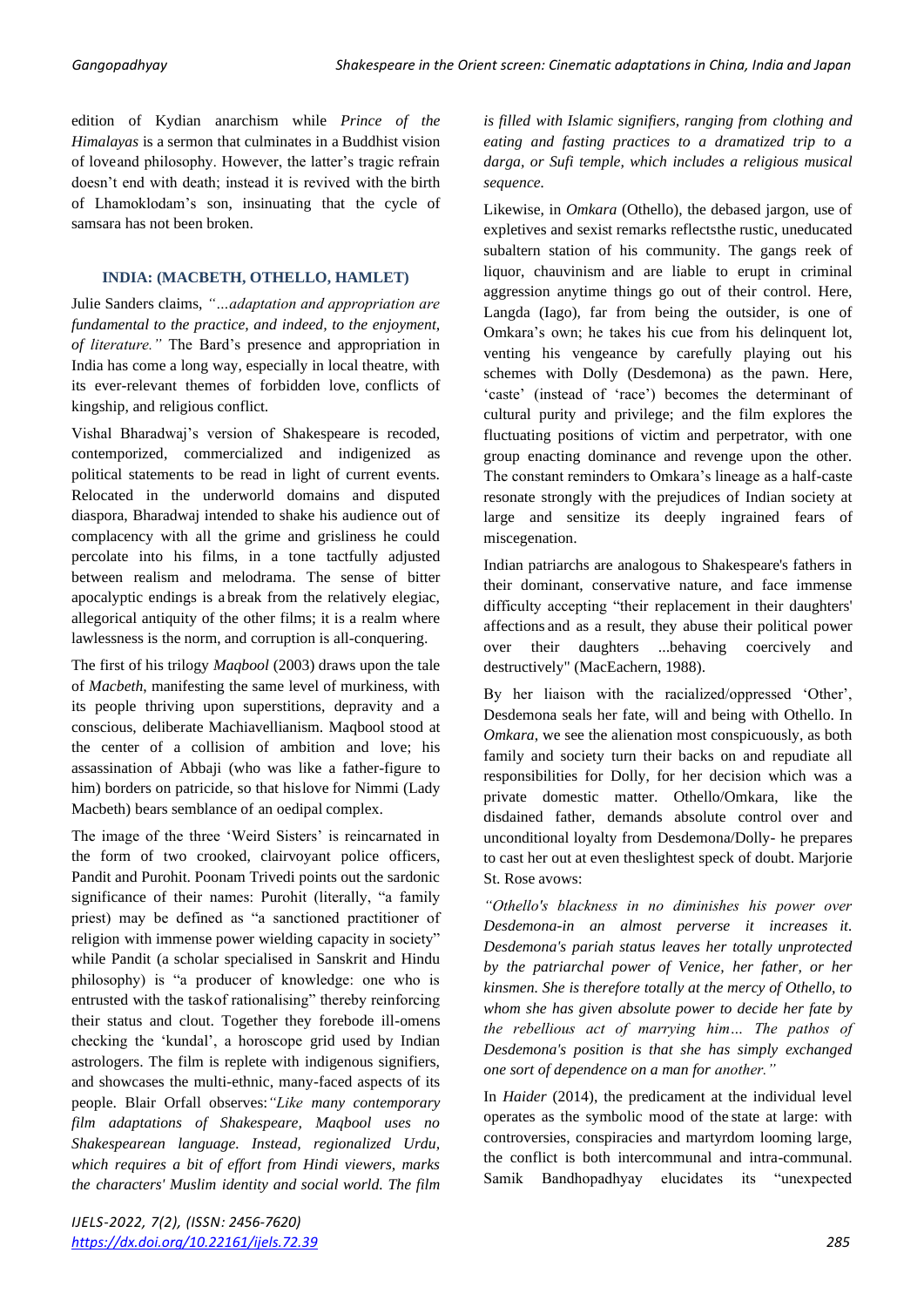transitions from the farcical to the melodramatic to the discursive to the fantastic to the grimly naturalistic, allowing Death itself a presence in a political scenario". Jammed between the counter-insurgency and governmentrun forces, Haider (Hamlet) is compelled to act impulsively, tips off (or seems to) the edges of sanity as a coping mechanism and bide his days for murdering his father's assailant. He seems to be at war with the vicissitudes of fate, encumbered with exacting justice but nothing he can do would avert his tragedy or lessen his own agony.

Here, Ophelia is honorably empowered (though she eventually succumbs to sorrow) and Polonius a practiced actor rehearsed in the ways of serving the self, like *"a cyclops with one eye,and that eye placed in the back of his head"* (Coleridge). The scene of the grave-diggers represents a droll morbidity about their circumstance: for all its connotations about suicide andcarnage, they are seen through the lens of one whose feelings of revulsion have numbed. They go about their vocation, singing and digging as they have their whole lives, and for whom death and trepidation are familiar guests.

## **JAPAN: (MACBETH AND KING LEAR)**

Akira Kurosawa's empire 'writes back' Shakespeare by analyzing the behavior of his "so many separate selves" (Harold Pinter) in *Throne of Blood* (1957) and *Ran* (1985)*.*  Whether it is the blinking contrasts of light and dark (in *Throne of Blood*) or the "blood-stained painting" (as Kawamoto Saburo called *Ran*), Kurosawa stirs to life the visual delicacy and poetic sobriety that is buoyant in Yamato-e scrolls. The sheer translucence, luminous yet placid quality is reproduced in style in conversation scenes as well as the battle episodes, with warriors clashingdown slopes in a rain of arrows. Minami was insightful in observing the Japanese proclivity of treating Shakespeare "as source material rather than as authority" and how playwrights do not "read Shakespeare for contemporary meanings, but they write contemporary meanings into Shakespeare."

Kurosawa revitalized the tradition of 'noh' into the Shakespearean panorama of feudal Japan by setting the action on bare thresholds, incorporating chorus sequences (that serve as both fable and interpreter) and employing theatrical stylization of manner, wherein facial expressions were caricatured as *noh* masks. In *Throne of Blood,*  Washizu's (Macbeth) brusque dance-like movements, his puckered façade (characteristic of the *heida* mask) are juxtaposed against the slow, more calculated gait and frozen, furtive gaze (*shakumi*) of Asaji (Lady Macbeth), whose conflict is more internalized.

*Throne of Blood*, as its name suggests, refers to the internecine politics of warlords in their resolve to seize control and authority. Its original title *Kumonosu-jo* or "The Castle of Spider'sWeb" has morbid implications of death and ambush. Cirlot writes: "*"Because of its spiral shape, [the cobweb] also embraces the idea of creation and development—of the wheel and its centre. But in this case death and destruction lurk at the centre, so that the web with the spider in the middle comes to symbolize what Medusa the Gorgon represents when located in the centre of certain mosaics: the consuming whirlwind. It is probably a symbol of the negative aspect of the universe, representing the Gnostic view that evil is not only on the periphery of the Wheel of Transformations but in its very centre—that is, in its Origin."*

The image of a mandala is also reconstructed in the scene where the witch enrobed in silk mumbles her oracular oration at her spinning wheel, decoying the two samurai into a labyrinth of fog and wilderness. The witch, despite her human form, seems less a corporeal entity than a seamy apparition of imagination ("we dream of what we wish"); thereby reinforcing it was but the disquieting shadow of Washizu's inner ambition. The Japanese Macbeth draws on the mythical traditions of *shuramono*  and *senki bungaku* that sing about the ephemeral glories of battle and rebellion; the cycle of mutiny and betrayal revolves perpetually unlike in *Macbeth*, where Macduff's victory heralds a restoration of order, at least provisionally. The ending of *Kumonosu-jo* is a retraction from Shakespeare's original in that it explores more explicitly the duplicity and mutability of human nature: the samurai "gokenin" were bound to their lord not only with ties of property and military tradition but with familial piety and gratitude. Washizu isthe first to violate the samurai code of "Bushido" and karma rebounds on him as his death takes on the tone of execution carried out by society. Like Shakespeare, Kurosawa presents the state of affairs, not as a as a pamphleteer or political activist, but at with the same strokes of subtlety and ambiguity that involves us intellectually just as it moves us emotionally.

According to Gunji Masakatsu, how a character is killed in kabuki is much more important than the dramatic plot element of the killing or dying itself, especially in the case of evil characters. While Washizu finds himself locked in the claustrophobic cage of action and circumstance,

Kurosawa's Lear stands in a catatonic trance deserted in his own universe, with only his guilt togulp. Samuel Crowl reflects:

*"Lear and Macbeth are a study in contrasts: expanse and impasse; expression and repression; wasteland and labyrinth. Lear opens up and out; Macbeth constricts and*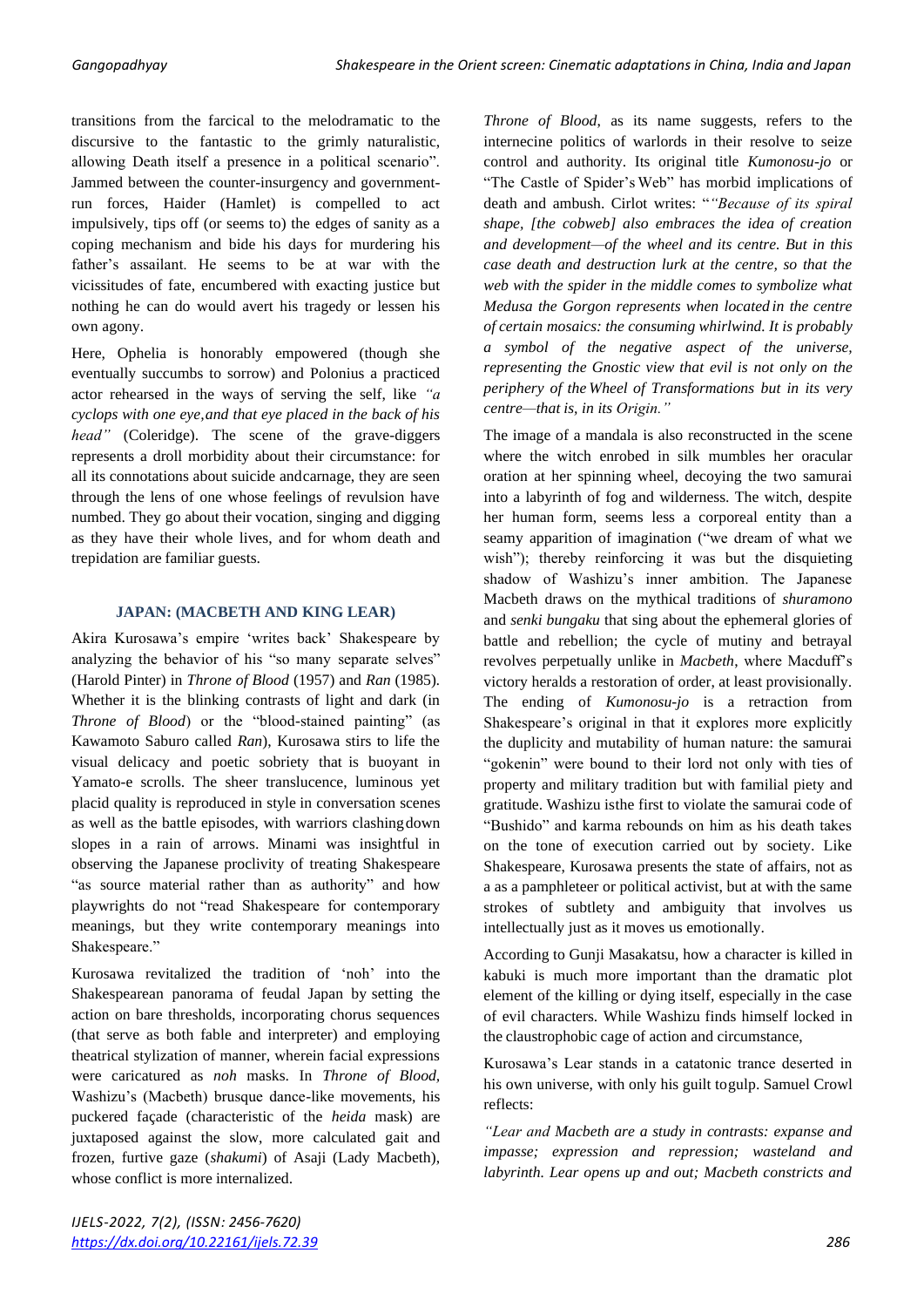*closes in. Lear overflows; Macbeth contains. Both plays are driven by power and appetite but from widely divergent engines. Lear is a lightning bolt; Macbeth runs on alternating current. Both feed upon the body of the king and transform the sacred into the profane. Lear's terror is reflected in the universe; Macbeth's in the mind…If Throne of Blood seems permanently shrouded in fog and mist and rain, Ran is conceived all in vivid colors: blue, green, red, yellow, and black."*

In *Ran*, ("ran" meaning "turbulence") Kurosawa relegates the father-children discord to the margins and focuses the limelight on the struggle of power with his daughter-inlaw, Lady Kaede, who, in her part, acts as an avenger. However, revenge begets revenge and tragedy ensues. Tragedy, in turn, implies loss, a break with the natural order and chaos, external and internal. In one of the most memorable scenes, Hidetora Ichimonji (King Lear) plods in an endless expanse of outgrown reeds spiraling in madness, like blades or tentacles, to the ominous beat of his own heart as it flutters and falters. G. Wilson Knight observed: "a tremendous soul is, as it were, incongruously geared to a puerile intellect… Lear is mentally a child, in passion a titan."

As in the play, Lear's only companions in the heath are a fool (a fractured self that is still sane) and a madman; his fortress of pride is in pieces. The imagery is frothing; a conscious frenzy persists all through the buffeting, strain and strife, and at moments, of bodily tension to the point of agony. His face seems phantasmal, distraught from betrayal by his own blood and haunted by the manifest specter of senility. In addition, his clinical narcissism that blinded his judgement is symptomatic of his psychosis: "self-attachment is the first sign of madness, but it is because man is attached to himself that he accepts error as truth, lies as reality, violence and ugliness as beauty and justice." (Foucault, *Madness and Civilization*) His mental and physical gripon this world is blurred in a blotch at the back of his mind; his abuse of authority seems to get back at him, in a galvanized gall of massacre. The film's color palette burns in brilliance as clouds of conflagration rage above combating armies. Stephen Prince posits these moments as the zenith of Kurosawa's cinematic prowess:

*"These images have a ferocity, a dynamic rhythm, and a compositional richness that nothing else in the film attains. Ironically, Kurosawa musters his greatest energy for the bleakest and most unsparing section of the film."*

#### **CONCLUSION**

Marjorie Garber rightly proclaimed:

*"The word "Shakespearean" today has taken on its own set* 

*of connotations, often quite distinct from any reference to Shakespeare or his plays… 'Shakespearean' is now an allpurpose adjective, meaning great, tragic, or resonant: it's applied to events, people, and emotions, whether or not they have any real relevance to Shakespeare."*

The issue of Shakespeare's modernity has been best described by Ben Jonson in his poem prefixed to the 1623 Folio *of Shakespeare's Plays*: "He was not of an age, but for all Time". His willful dramatization of plots is telling of a wider perspective on community, disaster, isolation and social etiquettes, bringing out unpleasant truths in light of a general state of affairs that never ceases to be contemporary. As such, Shakespeare 'holds a mirror' (as his immortal brainchild Hamlet said we ought) to the paroxysms of mind and body, and sees deadlocks, discrepancies and inevitabilities essentially as parts that make up the ultimate reality. KennethMuir noted that "the subtlety of his [Shakespeare's] characterization survives the process of translation, the transplanting into alien cultures and the erosion of time."

Reality is protean and mutable, yet the theology of reason and tragic implications of human experience, the prison of the self and issues of loneliness and absurdity that constantly plague existence are explored in their most explicit, engulfing state. Shakespeare film adaptations, as José Angel Garcia Landa explains, have "multiple intertextual dimensions, connecting them — unlike most adaptations, or remakes — to the original text, to previous films of the same play and to stage productions, which in turn have an intertextual history of their own".

#### **REFERENCES**

- [1] Said, Edward. (1978). *Orientalism.* New York: Pantheon Books.
- [2] Hutcheon, Linda. (2006). *A Theory of Adaptation*. New York: Routledge.
- [3] Margherita Laera. (2019). *Theatre and Translation*. Bloomsbury Publishing. Soyinka, Wole. (1988). *Art, Dialogue and Outrage: Essays on Literature and Culture*. Ibadan: New Horn.
- [4] Knight, G. Wilson. (1930). *The Wheel of Fire*: *Essays in interpretation of Shakespeare's sombre tragedies*. London: H. Milford, Oxford University Press.
- [5] Muir, Kenneth. (1977). *The Singularity of Shakespeare and Other Essays*. New York: Barnes & Noble Books.
- [6] Wilde, Oscar. (1959). The *Wit and Humor of Oscar Wilde.* New York: Dover Publications.
- [7] Geertz, Clifford. (1973). *The Interpretation of Cultures: Selected Essays*. *New York :Basic Books.*
- [8] Gallimore, Daniel. [Minami,](https://www.cambridge.org/core/search?filters%5BauthorTerms%5D=Minami%20Ryuta&eventCode=SE-AU) Ryuta. (2016). *Seven stages of Shakespeare reception.* Cambridge University Press.
- [9] Price, Stephen. (2003). *Shakespeare Transposed*. Essay in DVD materials from *Akira Kurosawa's Throne of Blood*.